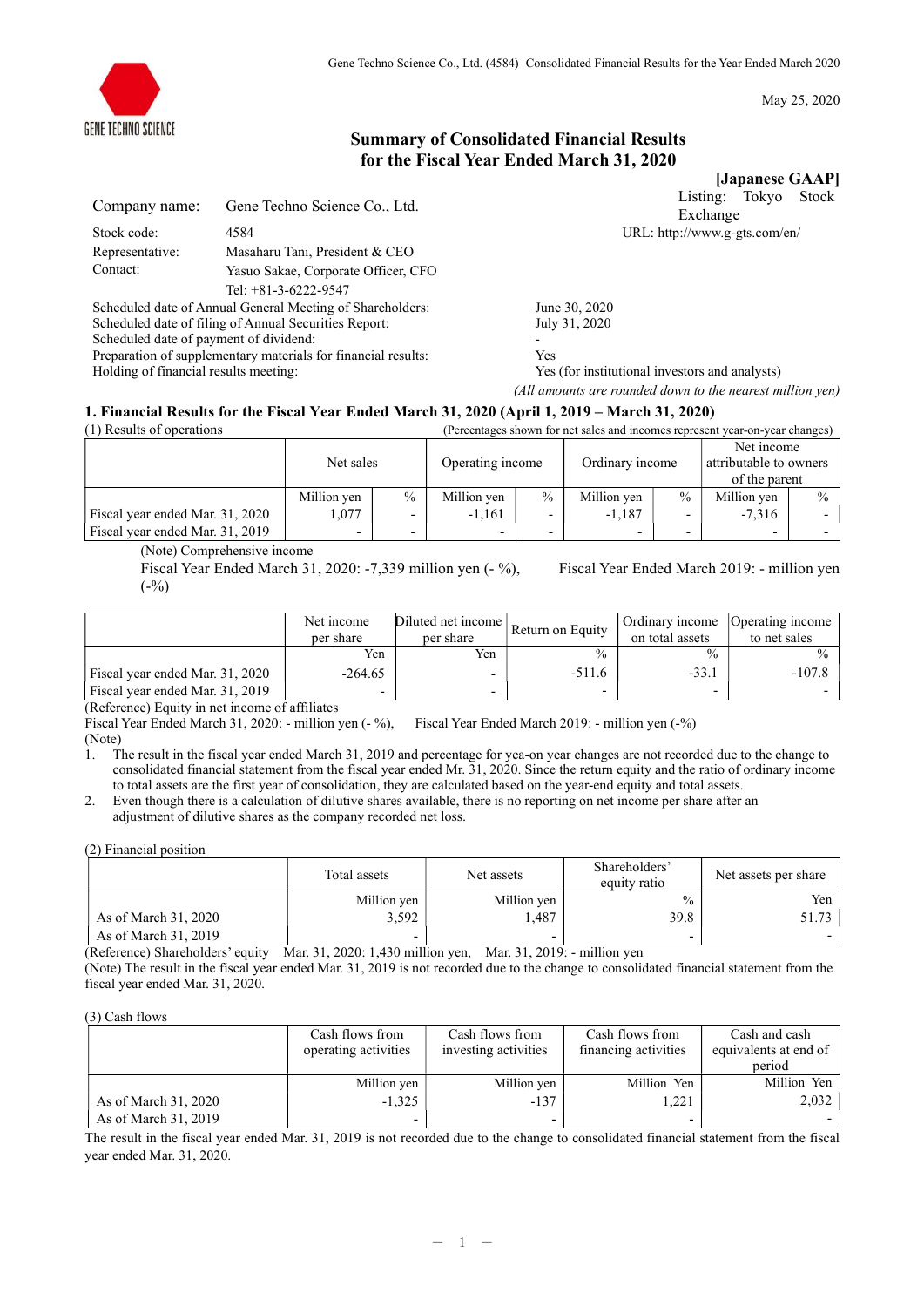# 2. Dividends

|                                                 |           |                   | Dividend per share |                               |       | Dividend        | Dividend on                    |            |
|-------------------------------------------------|-----------|-------------------|--------------------|-------------------------------|-------|-----------------|--------------------------------|------------|
|                                                 | $10$ -end |                   |                    | $2Q$ -end   3Q-end   Year-end | Total | Total dividends | payout ratio<br>(Consolidated) | net assets |
|                                                 | Yen       | Yen               | Yen                | Yen                           | Yen   | Million Yen     | $\frac{0}{0}$                  | $\%$       |
| Fiscal year ended Mar. 31, 2019                 |           | 0.00              | -                  | 0.00                          | 0.00  | -               |                                |            |
| Fiscal year ended Mar. 31, 2020                 |           | 0.00              |                    | 0.00                          | 0.00  | -               |                                |            |
| Fiscal year ending Mar. 31, 2021<br>(forecasts) |           | 0.00 <sub>1</sub> | -                  | 0.00                          | 0.00  |                 |                                |            |

# 3. Consolidated Forecast for the Fiscal Year Ending March 31, 2021 (April 1, 2020 – March 31, 2021)

|           |             |               |                  |      |                 |               |                                                       |               | (Percentages represent year-on-year changes) |
|-----------|-------------|---------------|------------------|------|-----------------|---------------|-------------------------------------------------------|---------------|----------------------------------------------|
|           | Net sales   |               | Operating income |      | Ordinary income |               | Net income<br>attributable to<br>owners of the parent |               | Net income<br>per share                      |
|           | Million yen | $\frac{0}{0}$ | Million yen      | $\%$ | Million yen     | $\frac{0}{0}$ | Million ven                                           | $\frac{0}{0}$ | Yen                                          |
| Full year | 972         | $-9.8$        | $-1.672$         | -    | $-1,688$        |               | $-1.691$                                              |               | $-60.31$                                     |

(Note) Forecast for the fiscal year is only described as the Company controls business performance annual basis.

# \* Notes

1. Changes in significant subsidiaries during the period (change in specified subsidiaries which accompanies a change in the range of consolidation): Yes

New: Advanced Cell Technology and Engineering Ltd.

Excluded: None

- 2, Changes in accounting policies and accounting-based estimates, and restatements
	- a. Changes in accounting policies due to revisions in accounting standards, others: None
	- b. Changes in accounting policies other than a) above: None
	- c. Changes in accounting-based estimates: None
	- d. Restatements: None
- 3. Number of outstanding shares (common stock)
	- a. Number of shares outstanding at the end of period (including treasury shares)
		- At the end of the fiscal year ended March 31, 2020: 27,646,986 shares

At the end of the fiscal year ended March 31, 2019: 20,342,446 shares

b. Number of treasury shares at the end of period

At the end of the fiscal year ended March 31, 2020: 92 shares

- At the end of the fiscal year ended March 31, 2019: shares
- c. Average number of shares outstanding during the period
	- At the end of the fiscal year ended March 31, 2020: 27,645,408 shares
	- At the end of the fiscal year ended March 31, 2019: 19,530,307 shares

(1)  $P_{\text{current}}$  Company (GTS only) business performance  $P_{\text{test}}$  to  $1 - S$  changes  $1 - 1$ .

(Reference) Summary of Parent Company (GTS only) Performance Parent Company (GTS only) performance of the Fiscal Year Ended March 31, 2020 (April 1, 2019 – March 31, 2020)

| 1 L L<br>Parent Company (GTS only) business performance |             |        | (Percentages shown for het sales and incomes represent vear-on-vear changes) |               |                 |               |             |               |
|---------------------------------------------------------|-------------|--------|------------------------------------------------------------------------------|---------------|-----------------|---------------|-------------|---------------|
|                                                         | Net sales   |        | Operating income                                                             |               | Ordinary income |               | Net income  |               |
|                                                         | Million ven | $\%$   | Million ven                                                                  | $\frac{0}{0}$ | Million ven     | $\frac{0}{0}$ | Million ven | $\frac{0}{0}$ |
| Fiscal year ended Mar. 31, 2020                         | 964         | -5.6   | -969                                                                         |               | $-1.007$        |               | $-7.316$    |               |
| Fiscal year ended Mar. 31, 2019                         | .021        | $-3.6$ | $-805$                                                                       |               | $-816$          |               | -856        |               |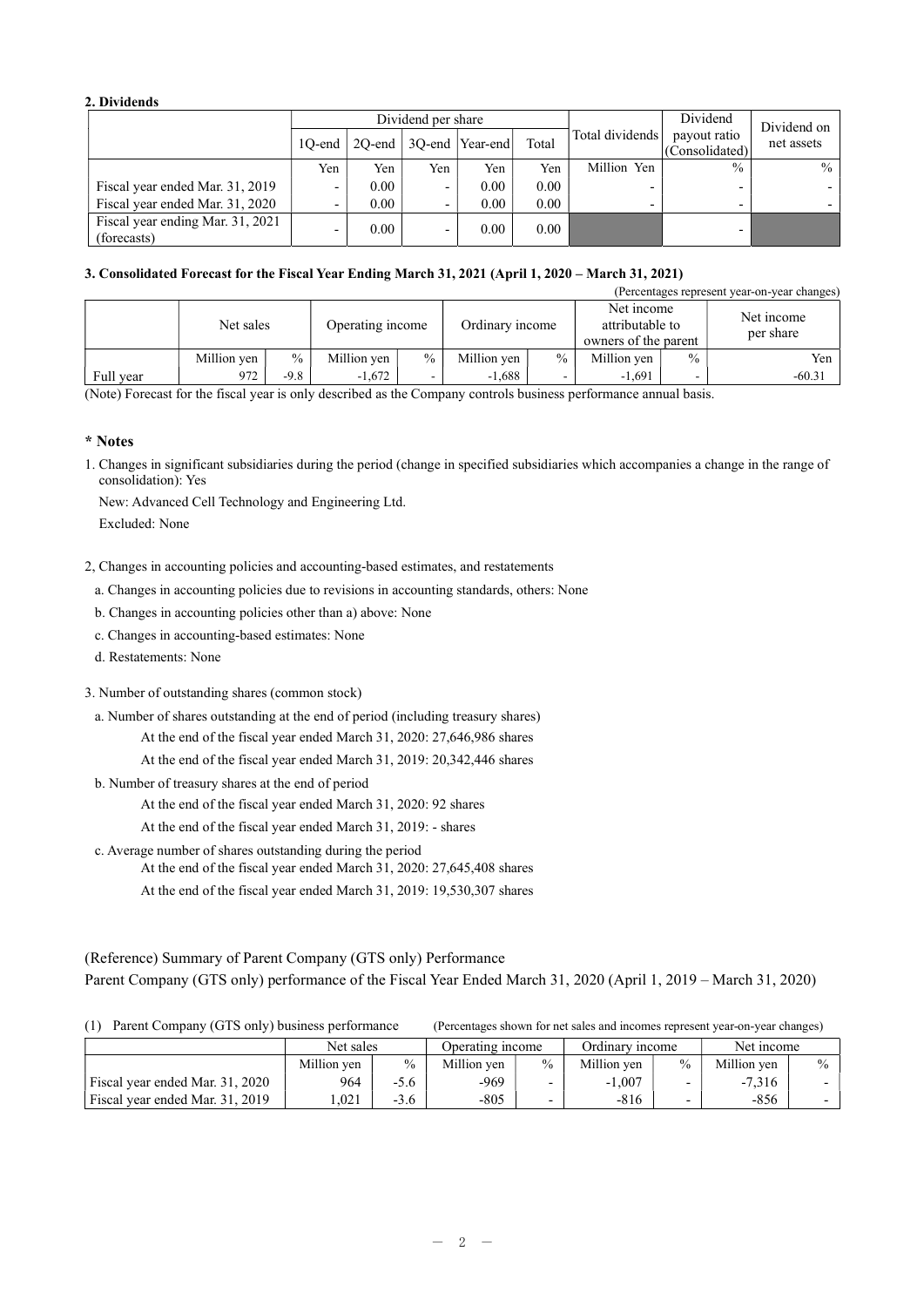|                                 | Net income<br>per share | Diluted net income<br>per share |
|---------------------------------|-------------------------|---------------------------------|
|                                 | Yen                     | Yen                             |
| Fiscal year ended Mar. 31, 2020 | $-264.65$               |                                 |
| Fiscal year ended Mar. 31, 2019 | $-43.84$                |                                 |

# (2) Parent Company (GTS only) Financial position

|                      | Total assets | Net assets  | Shareholders'<br>equity ratio | Net assets per share |  |  |  |
|----------------------|--------------|-------------|-------------------------------|----------------------|--|--|--|
|                      | Million yen  | Million yen | $\frac{0}{0}$                 | Yen 1                |  |  |  |
| As of March 31, 2020 | 3,524        | 1,487       | 40.6                          | 51.73                |  |  |  |
| As of March 31, 2019 | 3.151        | 2.731       | 85.6                          | 32.55                |  |  |  |
| . <b>.</b><br>.      |              |             |                               |                      |  |  |  |

(Reference) Shareholders' equity March 31, 2020: 1,430 million yen, Mar. 31, 2019: 2,696 million yen

\*This summary report on the Company's financial statements is not subject to audit procedures.

### \*Cautionary statement with respect to forward-looking statements, and other special items

Forecasts regarding future performance in these materials are based on assumptions judged to be valid and the information available to the Company at the time these materials were made. These materials on future performances are not promises by the Company. Actual performance may differ significantly from these forecasts for several reasons. Please refer to "A. Overview of business results D. Outlook" on page 2, 3 and 5 of the attachments for forecast assumptions and notes of caution for usage.

(How to obtain supplemental financial information)

Materials for the supplemental financial information is available on the Company's website (http://www.g-gts.com/en/).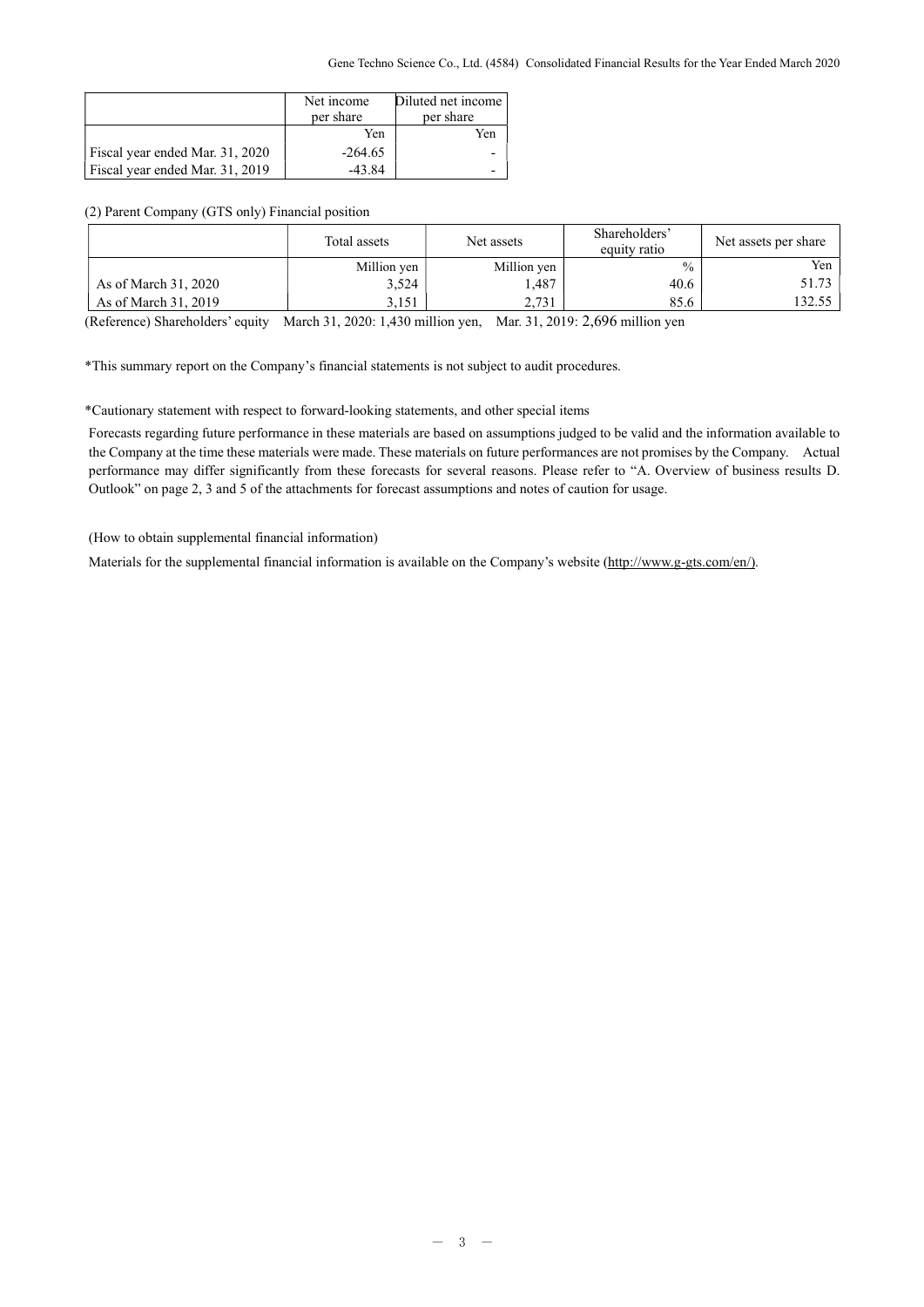|    | L. Overview of business results                                                                                                                                                                                                | 5  |  |  |  |  |  |
|----|--------------------------------------------------------------------------------------------------------------------------------------------------------------------------------------------------------------------------------|----|--|--|--|--|--|
|    | A. Overview of business results for the current fiscal year manufactured contains and the state of the current fiscal year manufactured and the state of the current fiscal year.<br>5                                         |    |  |  |  |  |  |
|    | B. Overview of financial conditions for the current fiscal year manufactured conditions of the current fiscal year manufactured with the set of the current fiscal year.                                                       |    |  |  |  |  |  |
|    | C. Overview of cash flows for the current fiscal year manufactured control of the current fiscal year manufactured control of the current fiscal year manufactured control of the current fiscal year.                         |    |  |  |  |  |  |
|    |                                                                                                                                                                                                                                | 8  |  |  |  |  |  |
| П. | Fundamental policy on adoption of the accounting standards manufactured contains and policy on adoption of the accounting standards manufactured contains and policy on adoption of the accounting standards                   | 9  |  |  |  |  |  |
|    | III. Financial statements and notes to financial statements manufactured controlled and statements and notes to financial statements manufactured and statements and notes to financial statements.                            | 10 |  |  |  |  |  |
|    |                                                                                                                                                                                                                                | 10 |  |  |  |  |  |
| B. | Statement of consolidated income and comprehensive income contracts and control of consolidated income and comprehensive income control of the statement of consolidated income and comprehensive income control.              | 12 |  |  |  |  |  |
|    | Statement of consolidated income contain and an account of consolidated income contained in the state of consolidated income contained and account of the state of the state of the state of the state of the state of the sta | 12 |  |  |  |  |  |
|    |                                                                                                                                                                                                                                | 13 |  |  |  |  |  |
| C. | Statement of consolidated changes in shareholders' equity moreon consolidated changes in shareholders' equity                                                                                                                  | 14 |  |  |  |  |  |
| D. |                                                                                                                                                                                                                                | 15 |  |  |  |  |  |
| Е. | Notes to consolidated financial statements www.communically.com/                                                                                                                                                               | 16 |  |  |  |  |  |
|    |                                                                                                                                                                                                                                | 16 |  |  |  |  |  |
|    |                                                                                                                                                                                                                                | 16 |  |  |  |  |  |
|    |                                                                                                                                                                                                                                | 17 |  |  |  |  |  |
|    | (Significant subsequent events)                                                                                                                                                                                                | 18 |  |  |  |  |  |
|    |                                                                                                                                                                                                                                |    |  |  |  |  |  |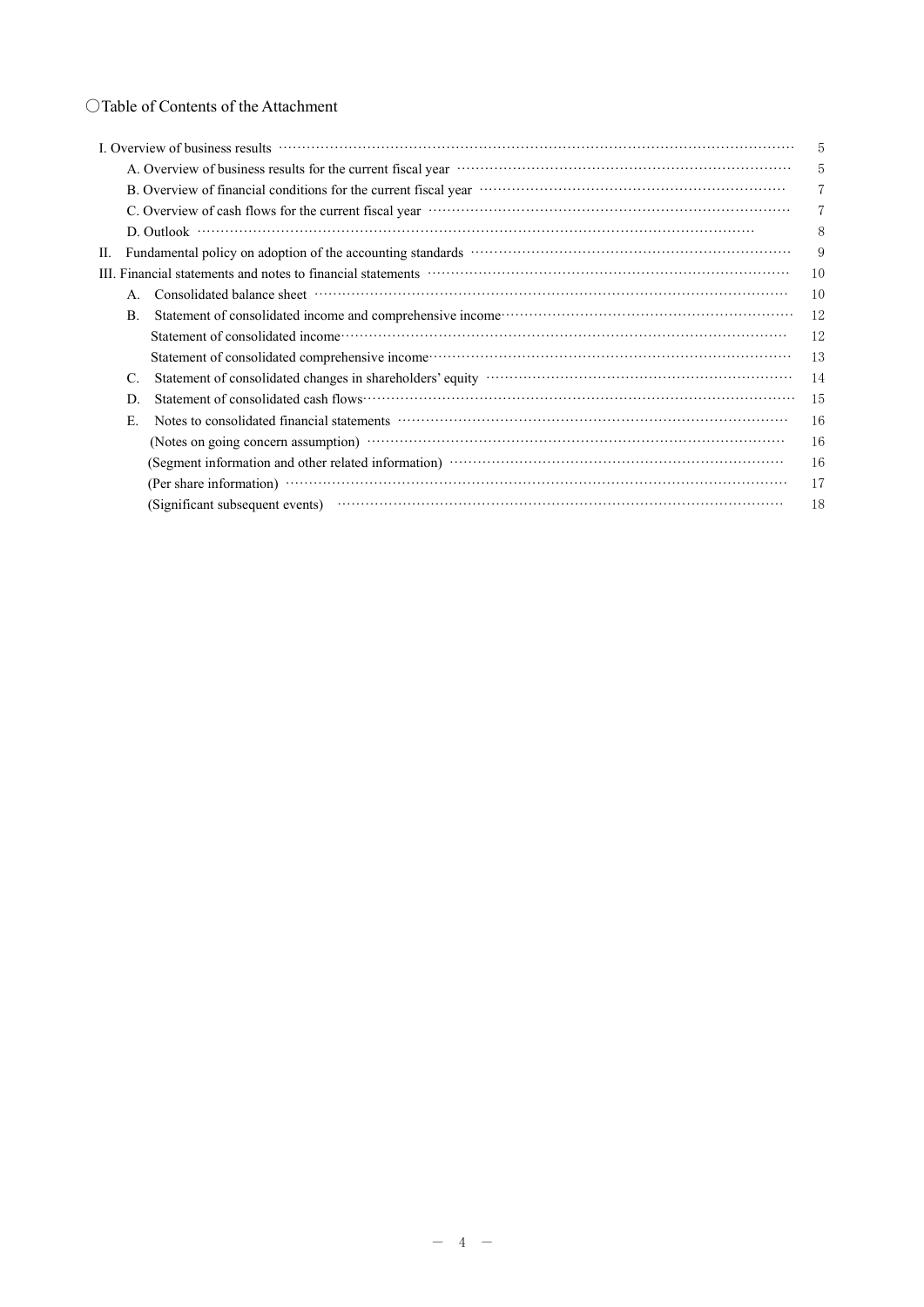#### I. Overview of business results

## A. Overview of business results for the current fiscal year

Gene Techno Science (the Company) announced GTS 3.0 "Biotech Engineering Company, striving for value creation" a new business stage, which targeted the pediatric disease in addition to the areas the Company has been engaged in such as the orphan disease and intractable disease. By leveraging the know-how and expertise about biotechnology acquired in the past business activities, the Company is working on the development and provision of new medicines and therapeutic solutions with the aim of achieving comprehensive healthcare solutions for the patients suffering from these diseases as well as families and caregivers. More specifically, the Company has been pursuing the business growth with new biologics business, and new biotech business centered on the cell therapy field in regenerative medicine, while establishing a stable profit base in the biosimilars business.

The progress of each business in the current fiscal year is as follows.

#### 1. Biosimilar Business

Following the neutropenia medicine "Filgrastim BS" by Fuji Pharmaceutical Co., Ltd. and Mochida Pharmaceutical Co., Ltd., the biosimilar of darbepoetin alfa jointly developed with Sanwa Kagaku Kenkyusho Co., Ltd., has been on sale from November 27, 2019. The Company will receive royalties according to the sales of this product. As a result of efforts to further expand the biosimilar business, the Company entered into a joint development agreement on biosimilar of aflibercept with Kishi Kasei Co., Ltd. in December 2019 and started development. As for biosimilar of ranibizumab jointly developed with Senju Pharmaceutical Co., Ltd., the observation period for final patient in Phase 3 clinical trial was completed in February 2020.

#### 2. New Biologics Business

In the new biologics business, the Company entered into a joint research agreement with Sapporo Medical University on anticancer drug using antibody with cancer cell invasion ability and with MabGenesis for the acquisition of new antibodies with cancer cell killing effect in January 2020.

#### 3.New Biotech Business

In order to succeed in the regenerative medicine business which the Company positions as an important growth driver, the Company will aggressively promote the research and development in this field for the next terms. The Company executed the acquisition of 100% ownership of Advanced Cell Technology and Engineering (ACTE) and Japan Regenerative Medicine Co., Ltd. (JRM), which research and develop stem cells from exfoliated deciduous teeth (SHED) and cardiac stem cells as important research sources in research and development of the regenerative medicine business, and the Company is promoting projects utilizing SHED and cardiac stem cells, joint research and alliances with academia and companies.

Regarding SHED, the Company evaluated SHED suitability for diseases and the possibility of new treatment methods for bonerelated and neurological diseases were apprised by several academia and companies and expanded our pipeline. Specifically, the Company entered into joint research agreement with Showa University for bone-related diseases, Gifu Pharmaceutical University for eye-related diseases, Tokyo Metropolitan Institute of Medical Science, Nagoya University Hospital, and Tokyo Medical and Dental University for cerebral palsy, Oita University for peripheral nerve palsy and Nagoya University for spinal cord injury. Furthermore, the Company entered into a joint research and development agreement with Orthorebirth Co., Ltd. to create new method for cleft lip and palate in May 2019 and a joint development agreement with Mochida Pharmaceutical Co., Ltd. for regenerative medicine products such as congenital isolated hypoganglionosis in March 2020.

Regarding cardiac stem cells, the Company acquired 100% ownership of JRM and added to our pipeline JRM's development (project name JRM-001) for regenerative medicine mainly targeting functional monoventricular disease, which is a serious heart disease of children.

As an important step to develop the business in the field of regenerative medicine, through the development experience and know-how of the Company and Japan Regenerative Medicine Co., Ltd., the Company improved the master cell bank (MCB) manufacturing method through the business alliance with Nikon Co., Ltd., which is the basis for the production of regenerative medicine with SHED, and established the master cell bank (MCB) manufacturing method in March 2020. Furthermore, in order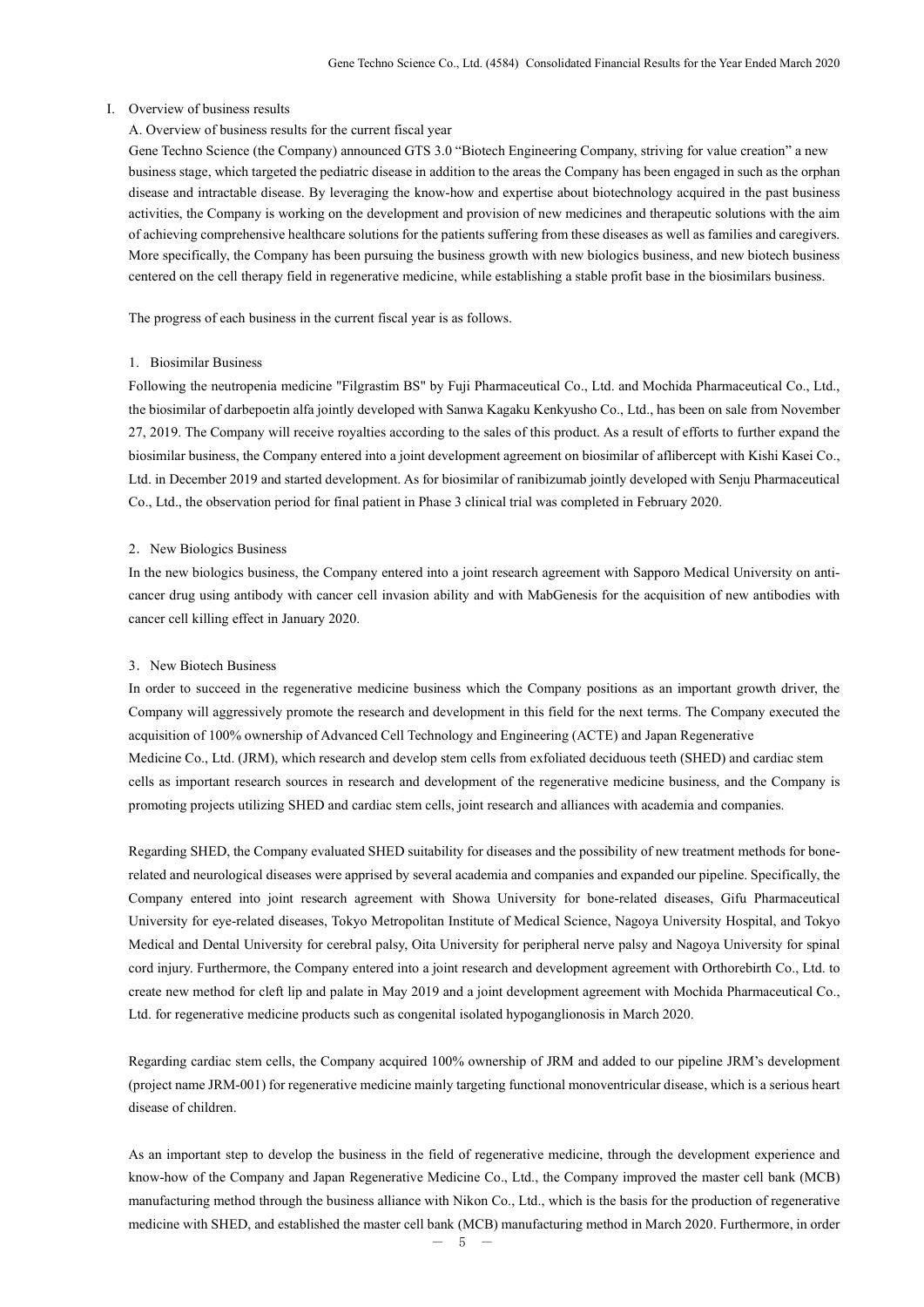to strengthen collaboration with partner companies for clinical trials, since the Company started to establish a manufacturing method for final products using MCB as a raw material, provision for order loss reserve (Cost of goods sold) of 355,243 thousand yen was recorded as an amount exceeding the initial contract amount at the current fiscal year.

As a result, the sales amount was 1,077,737 thousand yen, operational loss was 1,161,396 thousand yen, ordinary loss was 1,187,254 thousand yen and net loss attributable to owners of the parent was 7,316,396 thousand yen. There is no impact on business performance due to the COVID-19 pandemic for the end of the current fiscal year.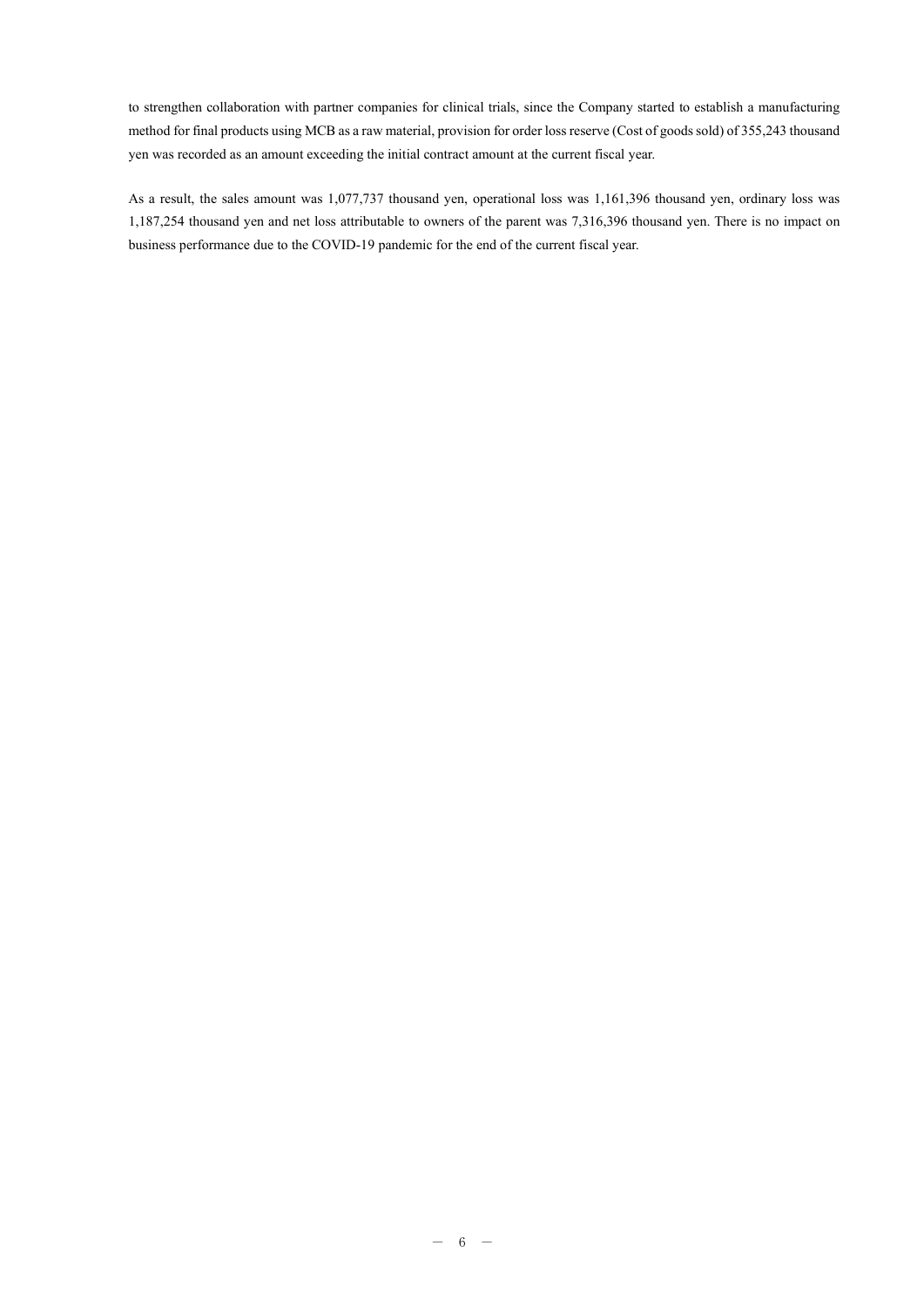B. Overview of financial conditions for the current fiscal year

### (Assets)

The balance of assets at the end of this fiscal year was 3,592,139 thousand yen which consists mainly of cash and cash equivalents of 2,032,575 thousand yen, trade receivables of 651,686 thousand yen, advance payments of 274,954 thousand yen and investment securities of 249,161 thousand yen.

### (Liabilities)

The balance of liabilities at the end of this fiscal year was 2,104,748 thousand yen, which consists mainly of reserve for order loss of 355,243 thousand yen, convertible bonds of 600,000 thousand yen and long-term debts of 600,000 thousand yen.

#### (Shareholders' equity)

The balance of shareholders' equity at the end of this fiscal year was 1,487,390 thousand yen, which consists mainly of common stock of 611,711 thousand yen, capital reserve of 9,917,311 thousand yen and retained earnings of -9,077,244 thousand yen.

#### C. Overview of cash flows for the current fiscal year

 The balance of cash and cash equivalents (hereafter "capital") at the end of this fiscal year was 2,032,575 thousand yen. The status and variation factors for each cash flow activity for this fiscal year are as follows:

#### (Cash flows from operating activities)

Cash outflows from operating activities were 1,325,059 thousand yen. This is mainly due to an increase in reserve for loss on orders of 355,243 thousand yen and the recording of net loss for the year before taxes adjustments of 7,314,255 thousand yen including impairment loss of 5,982,139 thousand yen, an increase in inventory of 101,099 thousand yen and an decrease in accrued liabilities of 125,236 thousand yen.

#### (Cash flows from investing activities)

Cash outflows from investing activities were 137,206 thousand yen. This is mainly due to the purchase of investment securities of 100,349 thousand yen the loan arrangement for the affiliates of 50,000 thousand yen.

### (Cash flows from financing activities)

Cash inflows from financing activities were 1,221,771 thousand yen. This is mainly due to an income of long-term debts of 582,000 thousand yen, proceeds from the issuance of convertible bonds of 599,708 thousand yen and the exercise of equity warrant of 40,325 thousand yen.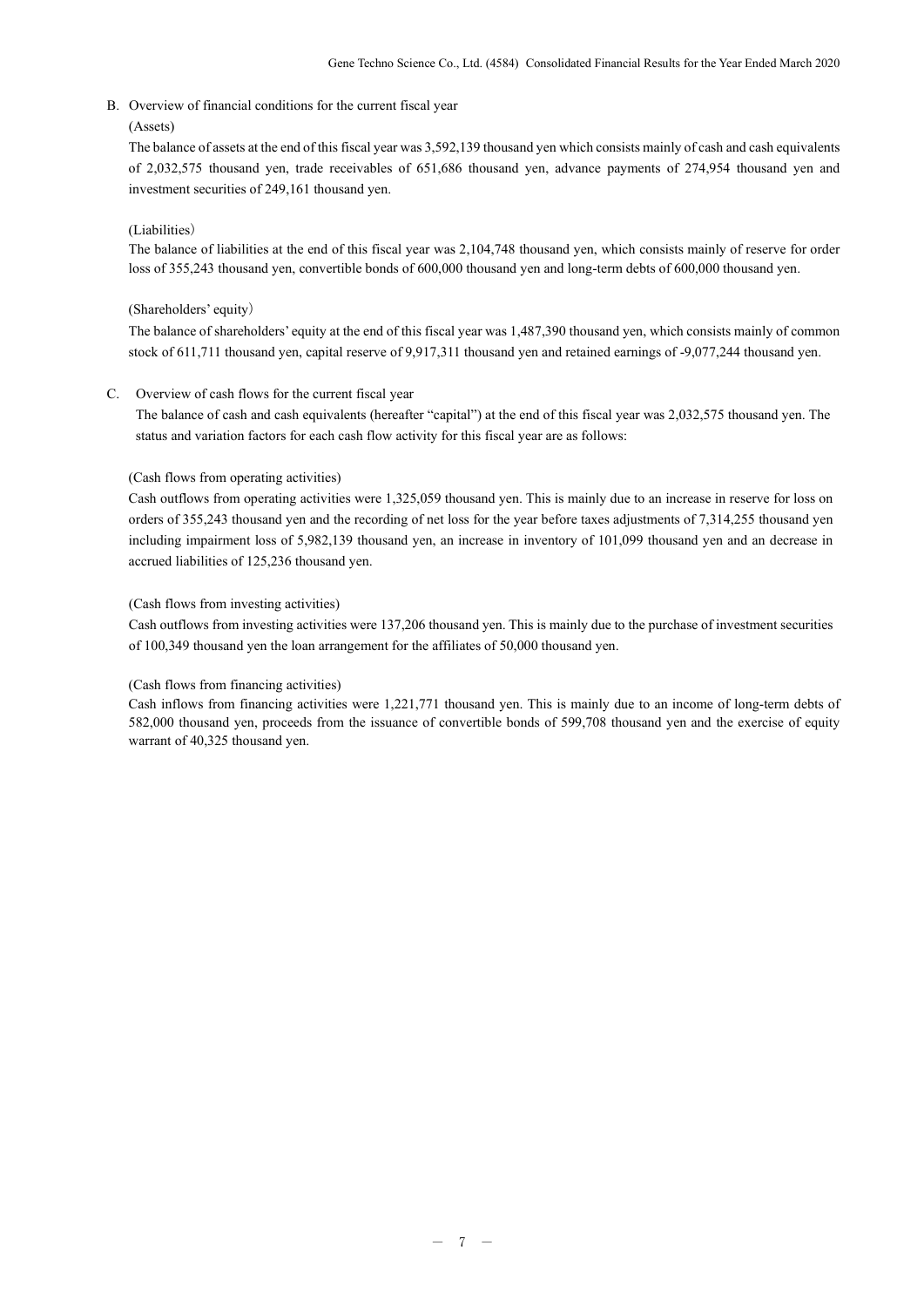#### D. Outlook

The forecast for the following fiscal year is as follows.

#### 1. Biosimilar Business

Regarding the sales status of Filgrastim BS, which is the basis of our sales, the Company maintains stable sales, and with the launch of darbepoetin alfa BS, the Company will receive royalty income, and as a result, it is expected that sales for the next fiscal year can be maintained at the same level as the previous year.

Regarding ranibizumab biosimilar jointly developed with Senju Pharmaceutical Co., Ltd., the observation period for final patient in Phase 3 clinical trial was completed in February 2020, and the Company will continue to work with them to obtain manufacturing and marketing approval, and will actively work in parallel for the out-licensing following Ocumension Therapeutics. Furthermore, the Company will continue to work on development activities for biosimilar of aflibercept with Kaken Kasei Co., Ltd. The Company will try to collaborate with existing or new business partners to bring these products to the clinical trial stage.

#### 2. New Biologics Business

As a result of research and development for next-generation antibody drugs, the Company entered into a joint research agreements with Sapporo Medical University on development of anti-cancer drug using antibody with cancer cell invasion ability and with MabGenesis for the acquisition of new antibody with cancer cell killing effect in January 2020, and the Company will continue to promote development for the next term.

In addition, to expand new drug discovery, the Company will promote research and development activities at our research laboratory in cooperation with other research institutes such as academia and business partners.

#### 3. New Biotech Business

In order to realize GTS3.0, , the Company is aggressively driving new biotech business in regenerative medicine field. The Company completed the acquisition of 100% ownership of Advanced Cell Technology and Engineering (ACTE) and Japan Regenerative Medicine Co., Ltd. (JRM), which research and develop stem cells from exfoliated deciduous teeth (SHED) and cardiac stem

cells respectively as important research sources in research and development of the regenerative medicine business, and the Company is promoting projects utilizing stem cells from exfoliated deciduous teeth (SHED) and cardiac stem cells, and achieved joint research and alliances with academia and companies.

Regarding SHED, having evaluated SHED suitability for diseases and had the possibility of new treatment methods for bonerelated and neurological diseases apprised by several academia and companies, the Company has expanded its R&D pipeline. Specifically, the Company is promoting collaborative research with Showa University for bone-related diseases, Gifu Pharmaceutical University for eye-related diseases, Tokyo Metropolitan Institute of Medical Science, Nagoya University Hospital and Tokyo Medical and Dental University for cerebral palsy, Oita University for peripheral nerve palsy and Nagoya University for spinal cord injury.

Furthermore, the Company entered into joint research and development agreement with Orthorebirth Co., Ltd. to create new treatment method for cleft lip and palate in May 2019 and joint development agreement with Mochida Pharmaceutical Co., Ltd. for regenerative medicine products such as congenital isolated hypoganglionosis in March 2020, and the Company has been establishing stable development records. Although above developments are still in the basic research stage, the Company will continue to work diligently toward further progress.

The Company acquired 100% ownership of Japan Regenerative Medicine Co., Ltd. (JRM) and will accelerate development by further improving the efficiency of collaboration between JRM and the Company which has experience in launching biopharmaceuticals. JRM-001, its important pipeline is a regenerative medicine product mainly targeting functional monoventricular disease, which is a serious heart disease of children, and has already undergone clinical trials. The Company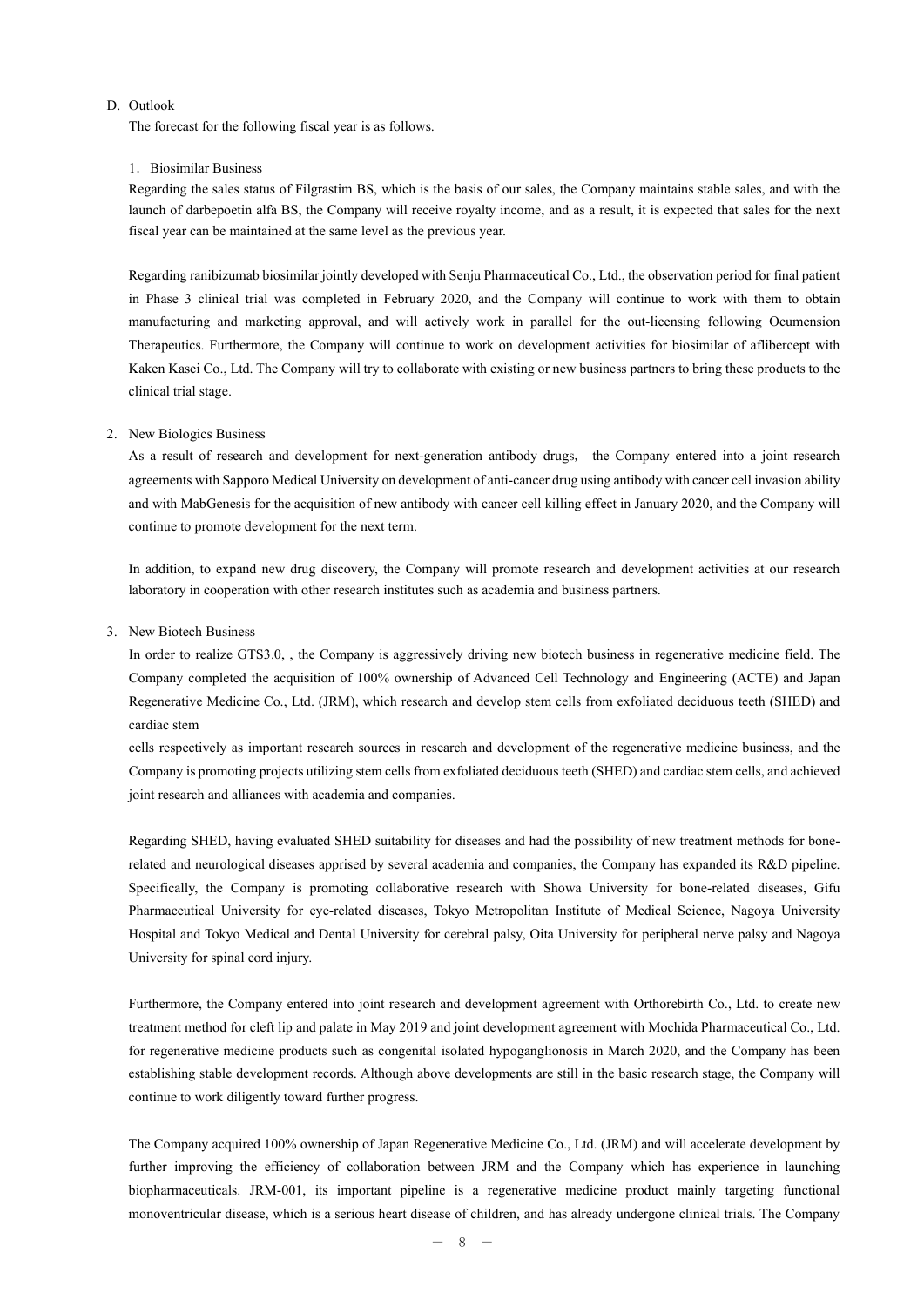and JRM will continue to work diligently as a group to obtain approval for JRM-001. The Company will utilize both stem cells to achieve our goals such as the establishment of treatments for rare diseases, intractable diseases and pediatric diseases, and accelerate research and development on cell therapy of regenerative medicine and joint research and alliance with academia and companies.

Accordingly, while aiming to stabilize the profitability by driving the biosimilar business, the Company has positioned the new biologics business and new biotech business including the regenerative medicine business as our future growth driver, and the Company will continue to promote our business to increase our corporate value from both stability and growth perspectives. Consequently, the total research and development expenses will be 1,720,000 thousand yen (the actual research and development expenses for the current fiscal year was 898,158 thousand yen), for the next fiscal year.

Accordingly, the consolidated business forecasts for the following year include sales of 972,000 thousand yen (the actual sales amount for the current fiscal year was 1,077,737 thousand yen), operating loss of 1,672,000 thousand yen (the actual operating loss amount for the current fiscal year was 1,161,396 thousand yen), ordinary loss of 1,688,000 thousand yen (the actual ordinary loss amount for the current fiscal year was 1,187,254 thousand yen) and net loss attributable to owners of the parent of 1,691,000 thousand yen (the actual net loss amount for the current fiscal year was 7,316,396 thousand yen). The Company will pursue to have better results than the forecasts by working on the opportunities mentioned above.

The financial forecasts are derived utilizing the currently available information obtained by the Company and are based on assumptions the Company deemed reasonable. The forecasts are by no means guarantees of the Company's performance. The actual results may differ significantly due to various factors. Since it is difficult to properly forecast the impact on business performance due to the COVID-19 pandemic, we have not included this impact in our business forecast.

II. Fundamental policy on adoption of the accounting standards

The Group adopts the Japanese Accounting Standards s by considering various burdens to prepare financial statements based on the International Financial Reporting Standards.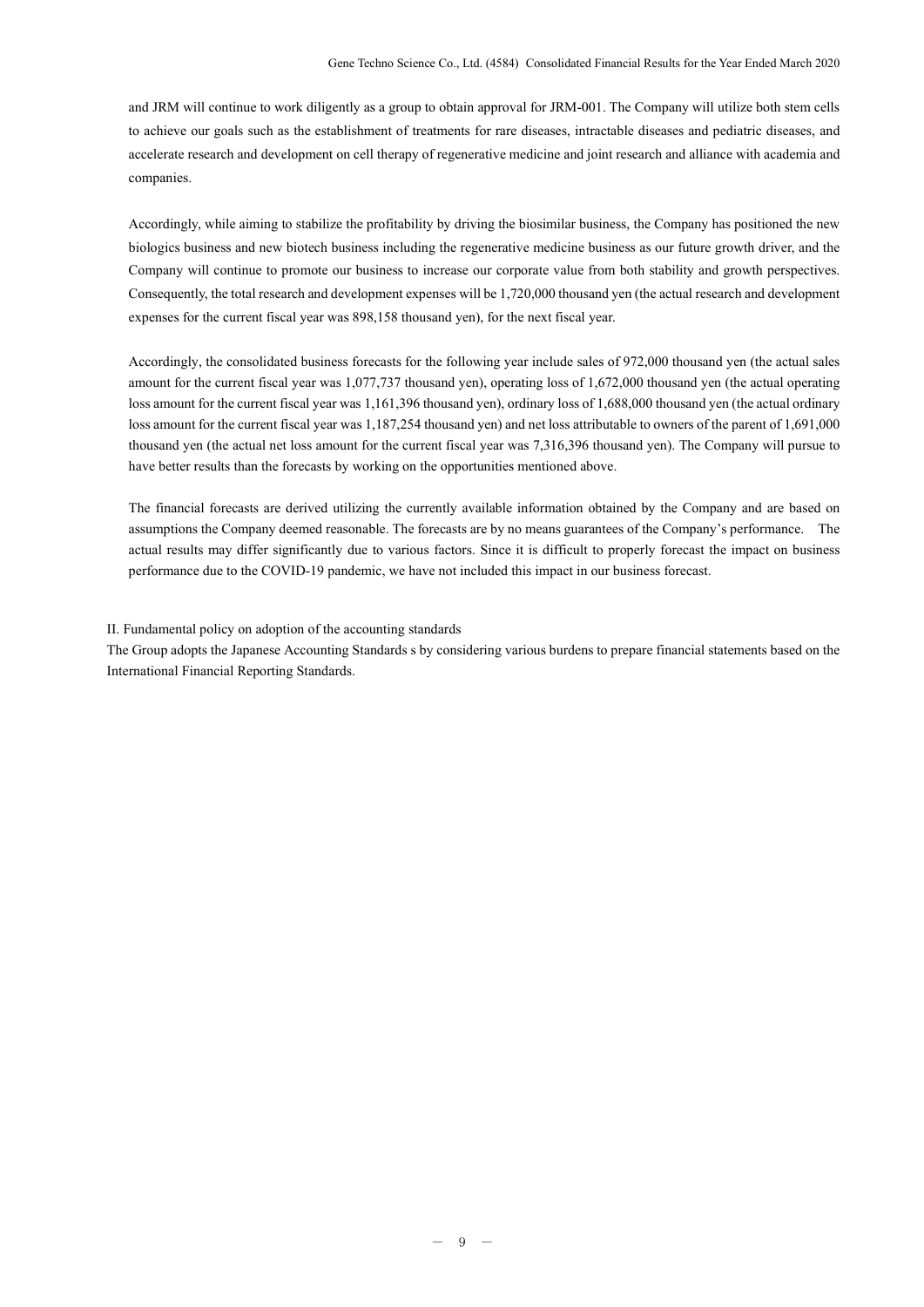# III. Financial statements and notes to financial statements

### A. Consolidated balance sheet

|                                     | (in thousand yen)                                               |
|-------------------------------------|-----------------------------------------------------------------|
|                                     | As of the end of<br>the current fiscal year<br>(March 31, 2020) |
| Assets                              |                                                                 |
| Current assets                      |                                                                 |
| Cash and cash equivalents           | 2,032,575                                                       |
| Trade receivables                   | 651,686                                                         |
| In-process inventory                | 254,260                                                         |
| Advance payments                    | 274,954                                                         |
| Other current assets                | 108,856                                                         |
| Total current assets                | 3,322,333                                                       |
| Non-current assets                  |                                                                 |
| Tangible fixed assets               |                                                                 |
| Building                            | 56,488                                                          |
| Accumulated depreciation            | $-11,636$                                                       |
| Accumulated impairment loss         | $-43,130$                                                       |
| Building (net)                      | 1,720                                                           |
| Tools, equipment and fixtures       | 66,343                                                          |
| Accumulated depreciation            | $-23,966$                                                       |
| Accumulated impairment loss         | $-42,120$                                                       |
| Tools, equipment and fixtures (net) | 256                                                             |
| Total tangible fixed assets         | 1,977                                                           |
| Intangible fixed assets             | 57                                                              |
| Investments and other assets        |                                                                 |
| Investment securities               | 249,161                                                         |
| Other assets                        | 18,608                                                          |
| Total investments and other assets  | 267,770                                                         |
| Total non-current assets            | 269,805                                                         |
| Total assets                        | 3,592,139                                                       |
| Liabilities                         |                                                                 |
| Current liabilities                 |                                                                 |
| Trade payables                      | 8,763                                                           |
| Accrued liabilities                 | 25,000                                                          |
| Accrued expenses                    | 208,370                                                         |
| Income taxes payable                | 46,935                                                          |
| Deposit payable                     | 222,978                                                         |
| Reserve for loss on orders          | 355,243                                                         |
| Other current liabilities           | 13,688                                                          |
| Total current liabilities           | 880,979                                                         |
| Non-current liabilities             |                                                                 |
| Convertible bonds                   | 600,000                                                         |
| Long-term debts                     | 600,000                                                         |
| Allowance for retirement benefits   | 19,320                                                          |
| Other non-current liabilities       | 4,448                                                           |
| Total non-current liabilities       | 1,223,768                                                       |
| <b>Total liabilities</b>            | 2,104,748                                                       |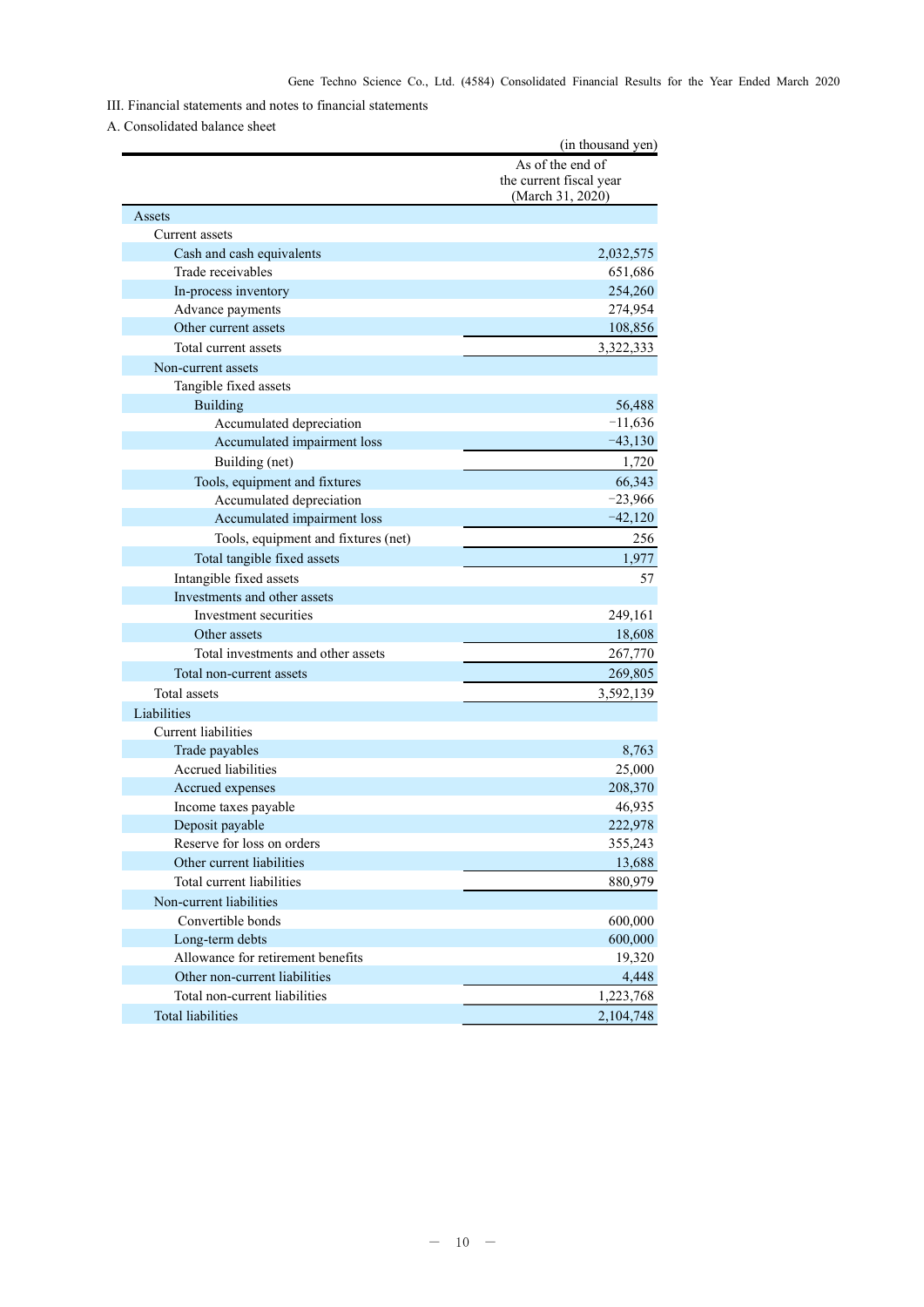|                                                       | (in thousand yen)                                               |
|-------------------------------------------------------|-----------------------------------------------------------------|
|                                                       | As of the end of<br>the current fiscal year<br>(March 31, 2020) |
| Shareholders' equity                                  |                                                                 |
| Shareholders' capital                                 |                                                                 |
| Common stock                                          | 611,711                                                         |
| Capital surplus                                       | 9,917,311                                                       |
| Retained earnings                                     | $-9,077,244$                                                    |
| Treasury stock                                        | $-73$                                                           |
| Total shareholders capital                            | 1,451,704                                                       |
| Accumulated other comprehensive income                |                                                                 |
| Valuation difference on available-for-sale securities | $-21,540$                                                       |
| Total accumulated other comprehensive income          | $-21,540$                                                       |
| Equity warrants                                       | 57,226                                                          |
| Total shareholders' equity                            | 1,487,390                                                       |
| Total liabilities and shareholders' equity            | 3,592,139                                                       |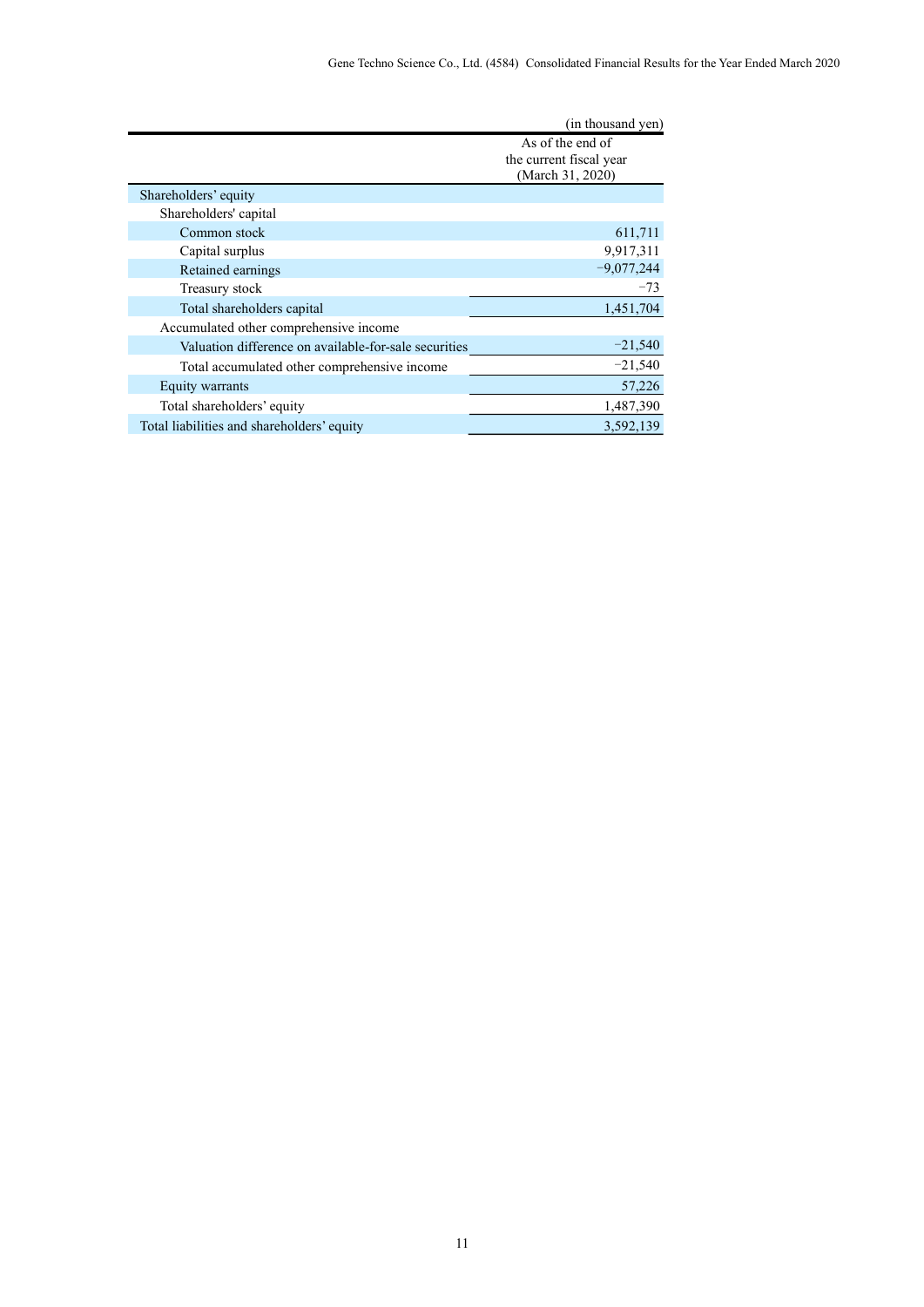B. Statement of consolidated income and comprehensive income

(Statement of consolidated income)

|                                                       | (in thousand yen)                                           |
|-------------------------------------------------------|-------------------------------------------------------------|
|                                                       | Current fiscal year<br>(April 1, 2019 to<br>March 31, 2020) |
| Gross sales                                           | 1,077,737                                                   |
| Cost of goods sold                                    | 653,158                                                     |
| Gross profit                                          | 424,579                                                     |
| Selling, general and administrative expenses          |                                                             |
| Retirement benefits cost                              | 4,800                                                       |
| Salaries and allowances                               | 187,716                                                     |
| Research and development expenses                     | 898,158                                                     |
| Other expenses                                        | 495,301                                                     |
| Total selling, general and administrative expenses    | 1,585,975                                                   |
| Operating loss                                        | $-1,161,396$                                                |
| Non-operating income                                  |                                                             |
| Interest income                                       | 117                                                         |
| Miscellaneous income                                  | 1,380                                                       |
| Total non-operating income                            | 1,498                                                       |
| Non-operating expenses                                |                                                             |
| Interest expense                                      | 5,207                                                       |
| Commission paid                                       | 18,000                                                      |
| Foreign exchange loss                                 | 1,524                                                       |
| Miscellaneous expense                                 | 2,624                                                       |
| Total non-operating expenses                          | 27,355                                                      |
| Ordinary loss                                         | $-1,187,254$                                                |
| Extraordinary gain                                    |                                                             |
| Profits on Investment securities sold                 | 4,419                                                       |
| Reversal of equity warrant                            | 1,173                                                       |
| Total extraordinary gain                              | 5,592                                                       |
| <b>Extraordinary</b> loss                             |                                                             |
| Loss on retirement of fixed assets                    | 854                                                         |
| Impairment loss                                       | 5,982,139                                                   |
| Loss in relation to the acquisition phase             | 149,600                                                     |
| Total extraordinary loss                              | 6,132,594                                                   |
| Net loss for the year before taxes adjustments        | $-7,314,255$                                                |
| Corporate, residential and enterprise taxes           | 2,140                                                       |
| Total corporate and other taxes                       | 2,140                                                       |
| Net loss for the year                                 | $-7,316,396$                                                |
| Net loss attributable to non-controlling shareholders |                                                             |
| Net loss attributable to owners of the parent         | $-7,316,396$                                                |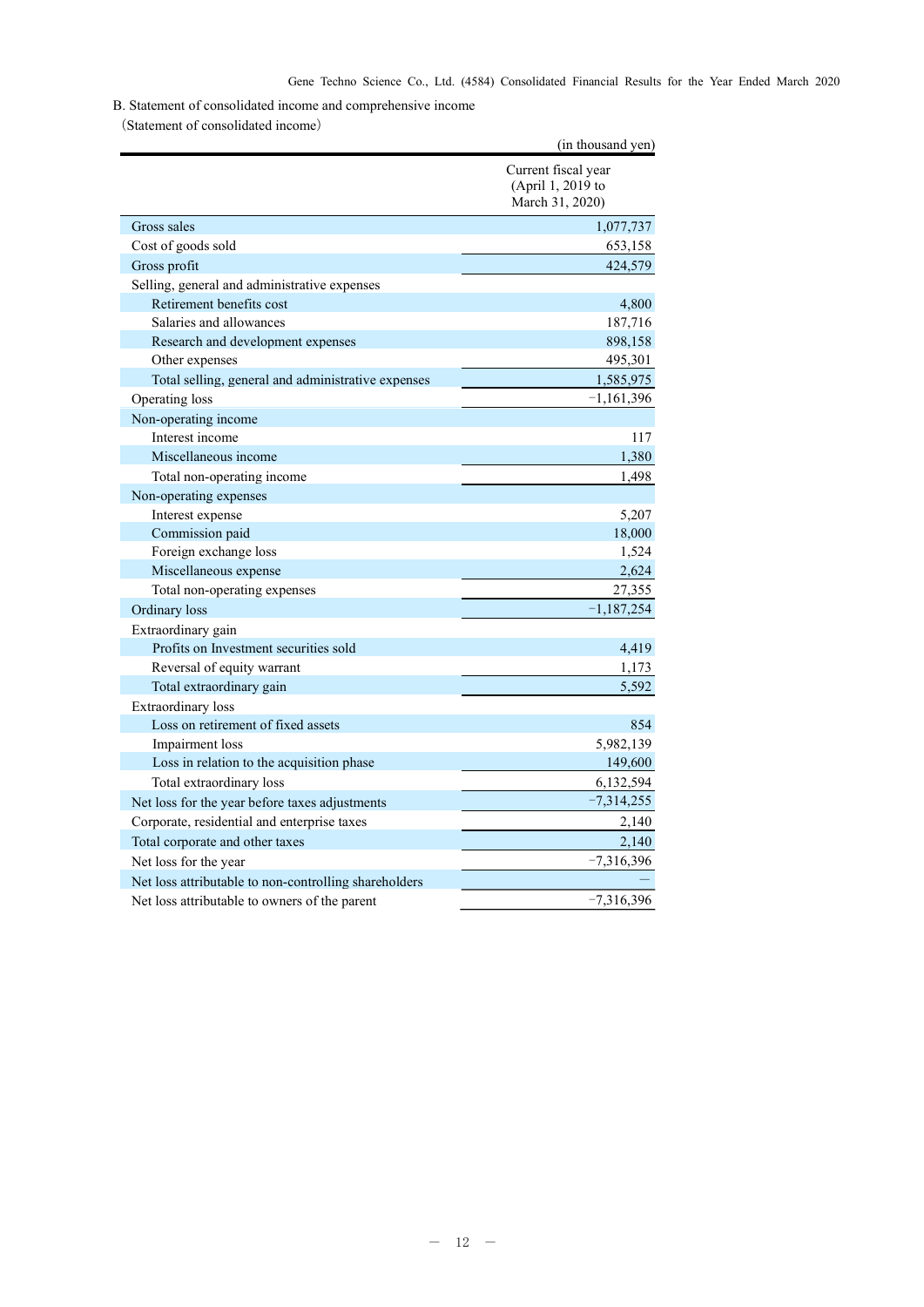(Statement of consolidated comprehensive income)

|                                                                      | (in thousand yen)                                           |
|----------------------------------------------------------------------|-------------------------------------------------------------|
|                                                                      | Current fiscal year<br>(April 1, 2019 to<br>March 31, 2020) |
| Net loss for the year                                                | $-7,316,396$                                                |
| Other comprehensive income                                           |                                                             |
| Valuation difference on available-for-sale securities                | $-23,151$                                                   |
| Total other comprehensive income                                     | $-23,151$                                                   |
| Comprehensive income                                                 | $-7,339,548$                                                |
| (Breakdown)                                                          |                                                             |
| Comprehensive income attributable to owners of the<br>parent         | $-7,339,548$                                                |
| Comprehensive income attributable to non-controlling<br>shareholders |                                                             |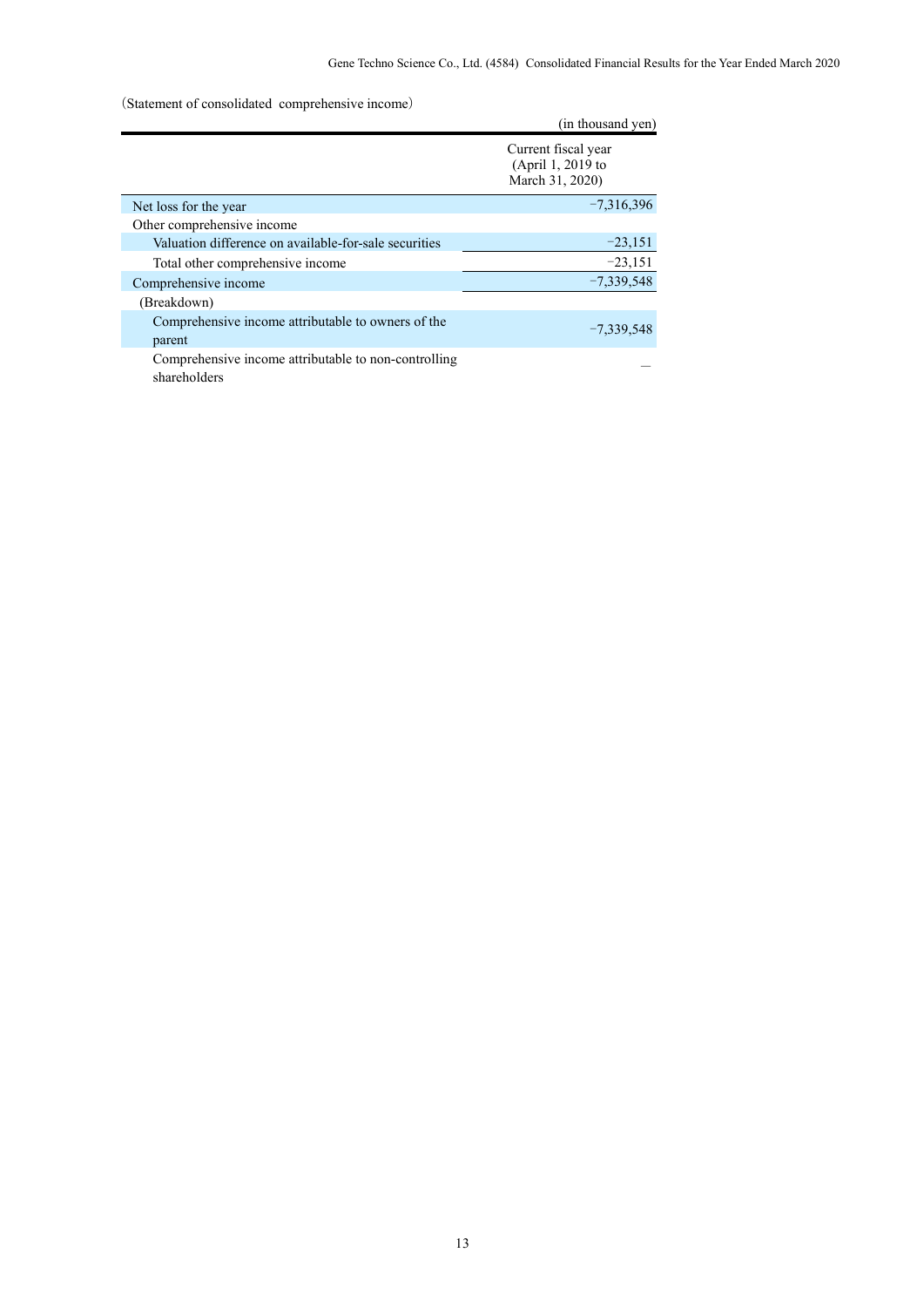Gene Techno Science Co., Ltd. (4584) Consolidated Financial Results for the Year Ended March 2020

C. Statement of consolidated changes in shareholders' equity Current fiscal year (April 1, 2019 to March 31, 2020)

|                                                                                     |                       |                 |                   |                | (in thousand yen)             |
|-------------------------------------------------------------------------------------|-----------------------|-----------------|-------------------|----------------|-------------------------------|
|                                                                                     | Shareholders' capital |                 |                   |                |                               |
|                                                                                     | Common stock          | Capital reserve | Retained earnings | Treasury stock | Total shareholders<br>capital |
| Balance at the<br>beginning of the year                                             | 591,338               | 3,864,323       | $-1,760,848$      |                | 2,694,813                     |
| Changes during the year                                                             |                       |                 |                   |                |                               |
| Issuance of new<br>shares                                                           | 20,372                | 20,372          |                   |                | 40,745                        |
| Increase due to stock<br>exchange                                                   |                       | 6,032,615       |                   |                | 6,032,615                     |
| Net loss attributable<br>to owners of the<br>parent                                 |                       |                 | $-7,316,396$      |                | $-7,316,396$                  |
| Purchase of own<br>shares                                                           |                       |                 |                   | $-73$          | $-73$                         |
| Changes in balances<br>other than<br>shareholders' capital<br>accounts (net change) |                       |                 |                   |                |                               |
| Total changes in<br>balances for the year                                           | 20,372                | 6,052,988       | $-7,316,396$      | $-73$          | $-1,243,108$                  |
| Balance at the end of<br>the year                                                   | 611,711               | 9,917,311       | $-9,077,244$      | $-73$          | 1,451,704                     |

|                                                                                     |                                                                | Accumulated other comprehensive income             |                |                               |
|-------------------------------------------------------------------------------------|----------------------------------------------------------------|----------------------------------------------------|----------------|-------------------------------|
|                                                                                     | Valuation<br>difference on<br>available-for-sale<br>securities | Total accumulated<br>other comprehensive<br>income | Equity warrant | Total shareholders'<br>equity |
| Balance at the<br>beginning of the year                                             | 1,611                                                          | 1,611                                              | 34,844         | 2,731,269                     |
| Changes during the year                                                             |                                                                |                                                    |                |                               |
| Issuance of new<br>shares                                                           |                                                                |                                                    |                | 40,745                        |
| Increase due to stock<br>exchange                                                   |                                                                |                                                    |                | 6,032,615                     |
| Net loss attributable<br>to owners of the<br>parent                                 |                                                                |                                                    |                | $-7,316,396$                  |
| Purchase of treasury<br>stock                                                       |                                                                |                                                    |                | $-73$                         |
| Changes in balances<br>other than<br>shareholders' capital<br>accounts (net change) | $-23,151$                                                      | $-23,151$                                          | 22,381         | $-769$                        |
| Total changes in<br>balances for the year                                           | $-23,151$                                                      | $-23,151$                                          | 22,381         | $-1,243,878$                  |
| Balance at the end of<br>the year                                                   | $-21,540$                                                      | $-21,540$                                          | 57,226         | 1,487,390                     |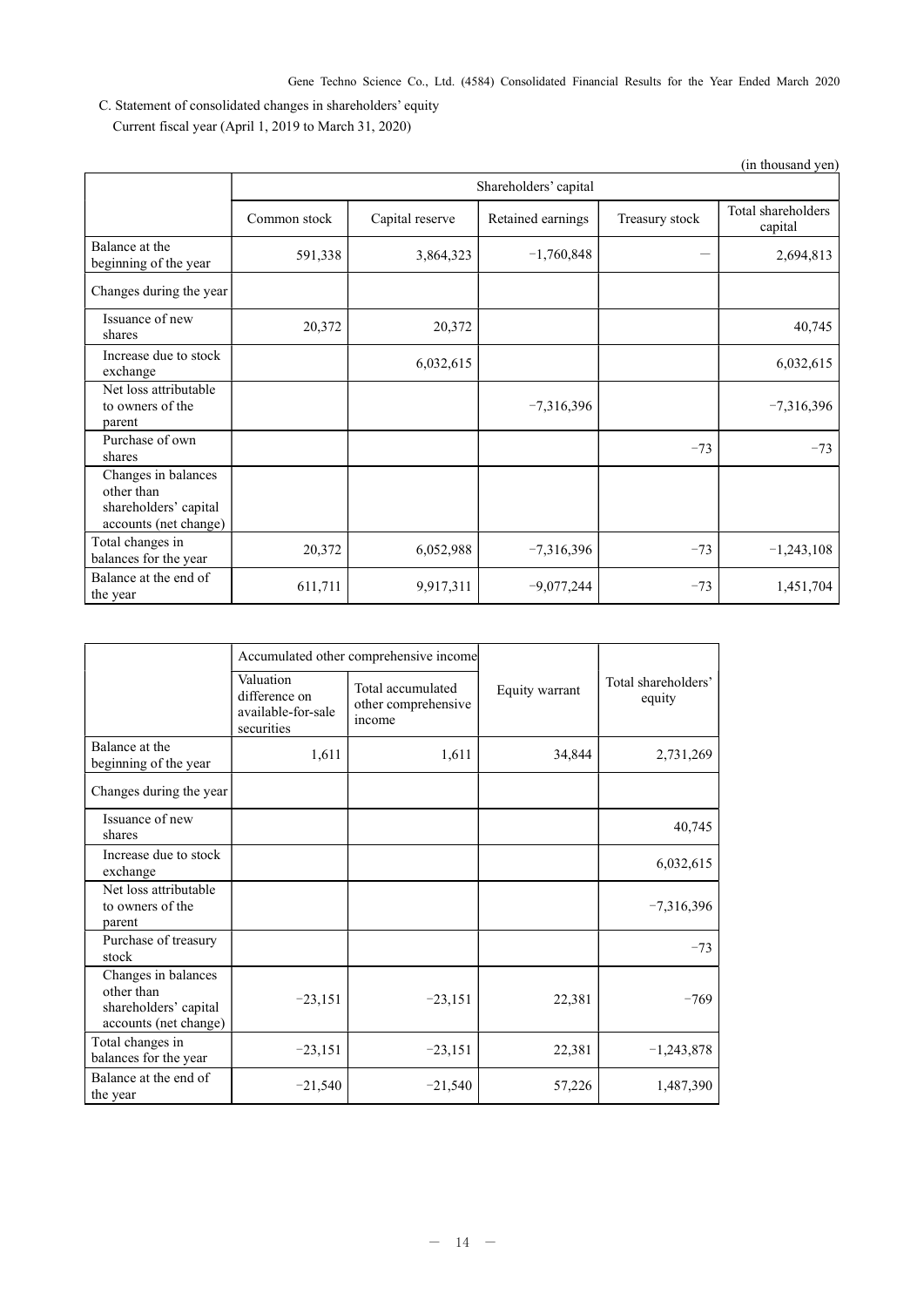# D. Statement of consolidated cash flows

|                                                                                  | (in thousand yen)                                           |
|----------------------------------------------------------------------------------|-------------------------------------------------------------|
|                                                                                  | Current fiscal year<br>(April 1, 2019 to<br>March 31, 2020) |
| Cash flows from operating activities                                             |                                                             |
| Net loss for the year before taxes adjustments                                   | $-7,314,255$                                                |
| Depreciation expenses                                                            | 382                                                         |
| Impairment loss                                                                  | 5,982,139                                                   |
| Balance in relation to the acquisition phase (- means profit)                    | 149,600                                                     |
| Increase/decrease in reserve for loss on orders (- means                         | 355,243                                                     |
| decrease)                                                                        |                                                             |
| Interest or dividends received                                                   | $-117$                                                      |
| Interest expense                                                                 | 5,207                                                       |
| Profits or loss on Investment securities sold (- means decrease)                 | $-4,419$                                                    |
| Loss on retirement of non-current assets                                         | $-854$                                                      |
| Payment commissions                                                              | 18,000                                                      |
| Changes in trade receivables (- means increase)                                  | $-89,711$                                                   |
| Changes in inventory (- means increase)                                          | $-101,099$                                                  |
| Changes in advance payments (- means increase)                                   | $-55,861$                                                   |
| Changes in trade payables (- means decrease)                                     | $-82,311$                                                   |
| Changes in accrued expenses (- means decrease)                                   | $-125,236$<br>$-55,145$                                     |
| Other changes                                                                    |                                                             |
| Sub-total                                                                        | $-1,316,732$                                                |
| Interest and dividends received                                                  | 117                                                         |
| Interest payment                                                                 | $\triangle$ 5,922<br>$\triangle$ 2,521                      |
| Payment of corporate and other taxes                                             |                                                             |
| Cash flows from operating activities                                             | $-1,325,059$                                                |
| Cash flows from investing activities                                             |                                                             |
| Purchase of fixed assets                                                         | $-1,935$<br>$-100,349$                                      |
| Payment for investment securities<br>Income due to sale of investment securities |                                                             |
| Payment for acquisition of shares of subsidiary due to change                    | 4,720                                                       |
| in scope of consolidation                                                        | 12,934                                                      |
| Payments for loans receivable                                                    | $-50,000$                                                   |
| Other payments                                                                   | $-2,576$                                                    |
| Cash flows from investing activities                                             | $-137,206$                                                  |
| Cash flows from financing activities                                             |                                                             |
| Proceeds from long-term debts                                                    | 582,000                                                     |
| Proceeds from issuance of convertible bonds                                      | 599,708                                                     |
| Proceeds from issuance of stocks through exercising equity                       |                                                             |
| warrants                                                                         | 40,325                                                      |
| Proceeds from issuance of equity warrants                                        | 3,272                                                       |
| Others                                                                           | $-3,534$                                                    |
| Cash flows from financing activities                                             | 1,221,771                                                   |
| Effect of exchange rate changes on cash and cash equivalents                     |                                                             |
| Increase/decrease in cash and cash equivalents (- means decrease)                | $-240,494$                                                  |
| Cash and cash equivalents at the beginning of the year                           | 2,009,373                                                   |
| Increase/decrease in cash and cash equivalents due to stock                      |                                                             |
| exchange                                                                         | 263,696                                                     |
| Cash and cash equivalents at the end of the year                                 | 2,032,575                                                   |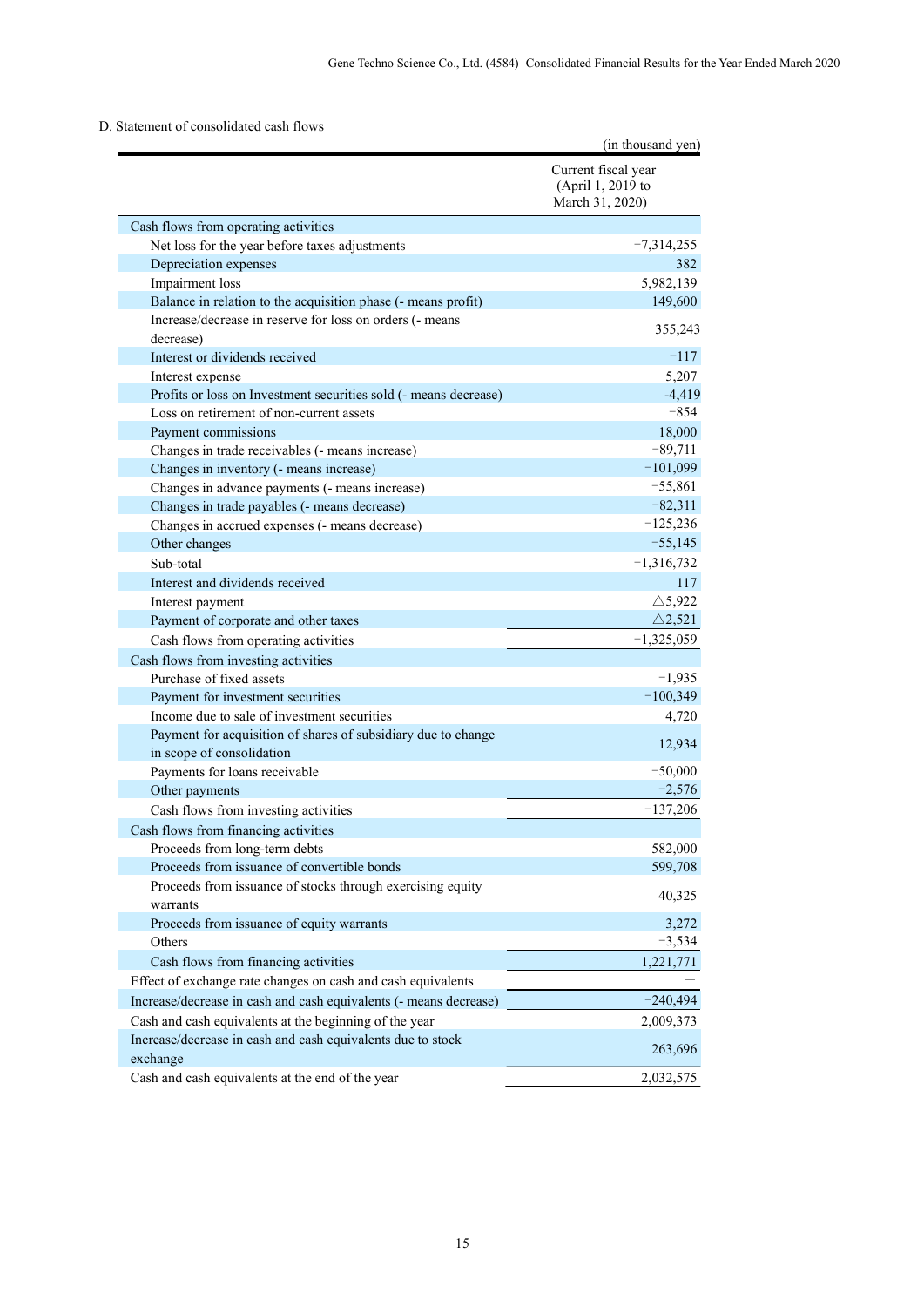E. Notes to consolidated financial statements

(Notes on going concern assumption)

There is no reporting item applicable to this matter.

(Segment information and other related information)

【Segment information】

The group has a single reporting segment, "Pharmaceutical development business" and therefore, the reporting in this section is omitted.

【Other related information】

Current fiscal year (April 1, 2019 to March 31, 2020)

1. Information per product and service of the Company

(in thousand yen)

|                                | <b>Biosimilars Business</b> | New biologics business  <br>and New biotech business | New biotech business | Total     |
|--------------------------------|-----------------------------|------------------------------------------------------|----------------------|-----------|
| Sales to external<br>customers | 864,345                     | -                                                    | 213.391              | 1,077,737 |

#### 2. Information for each local area

(a) Sales

The reporting for this section is omitted as sales to outside customers within Japan consist of more than 90% of the Company's total sales amount reported on the Company's income statement.

(b) Tangible fixed assets

There are no tangible fixed assets located outside of Japan, and therefore, reporting in this section is omitted.

3. Information per major customer

| Name of Customer      | Sales amount (in thousand yen) | <b>Business</b>            |
|-----------------------|--------------------------------|----------------------------|
| Fuji Pharma Co., Ltd. | 683,062                        | Pharmaceutical development |
|                       |                                | business                   |
|                       | 164,208                        | Pharmaceutical development |
|                       |                                | business                   |

(Note) The company name of A is not disclosed due to a confidentiality clause in the contract with A.

【Information regarding impairment losses from tangible fixed assets per reporting segment】 Our group is a single segment of the pharmaceutical development business, and therefore, reporting in this section is omitted.

【Information regarding amortization amount and the unamortized balance of goodwill per reporting segment】 There is no reporting item applicable to this matter.

【Information regarding profit from a negative goodwill per reporting segment】 There is no reporting item applicable to this matter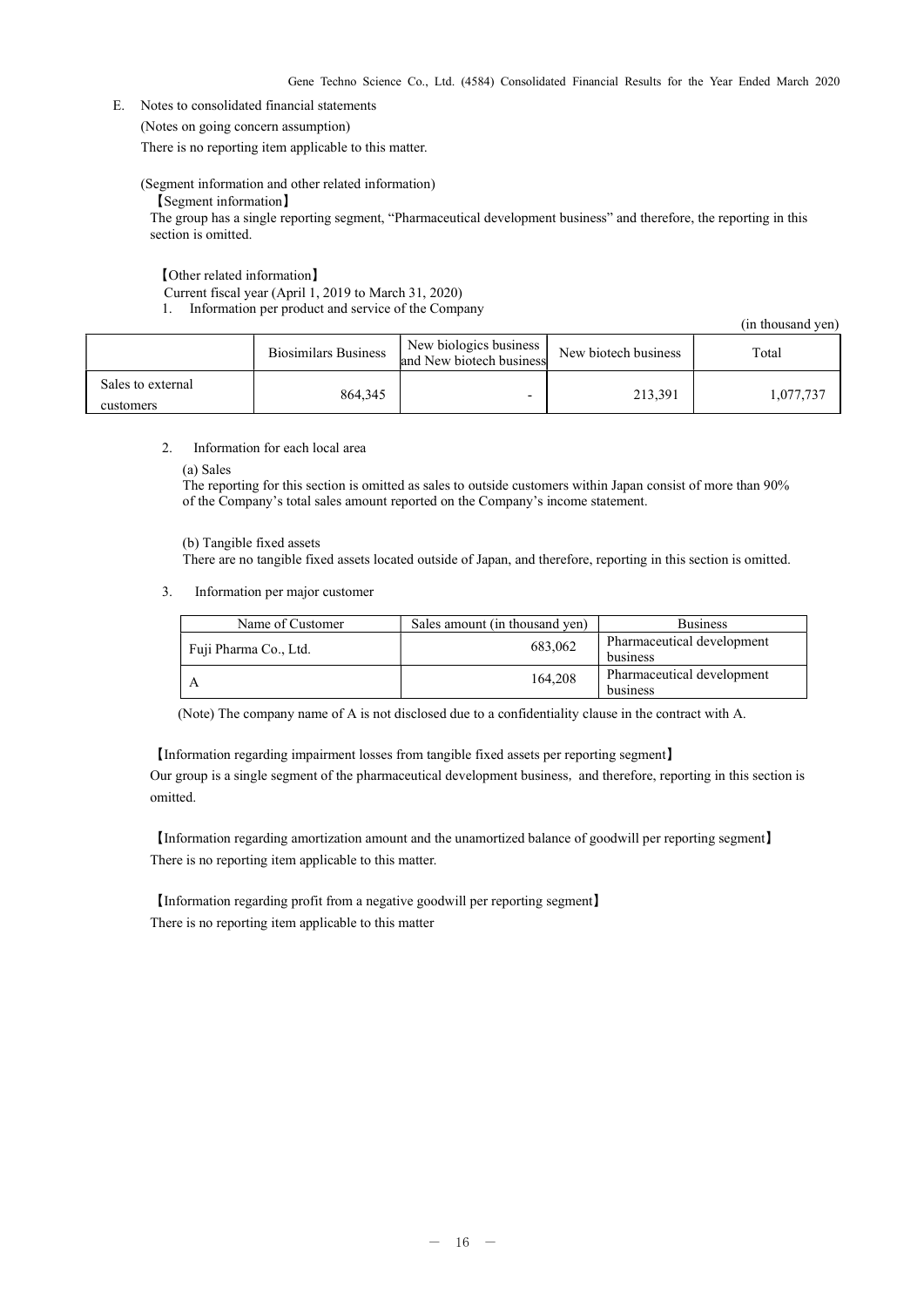(Per share information)

|                     | Current fiscal year<br>(April 1, 2019 to<br>March 31, 2020) |
|---------------------|-------------------------------------------------------------|
| Net asset per share | 51.73 yen                                                   |
| Net loss per share  | 264.65 yen                                                  |

(Note) 1. There is no reporting on net income per share after an adjustment of dilutive shares as the Company recorded a net loss even though there is a calculation of dilutive shares available.

2. The following chart shows the basis of the calculation of net loss per share.

|                                                                                                                             | Current fiscal year<br>(April 1, 2019 to<br>March 31, 2020)                                                                                 |
|-----------------------------------------------------------------------------------------------------------------------------|---------------------------------------------------------------------------------------------------------------------------------------------|
| Net loss attributable to owners of the parent (in<br>thousand yen)                                                          | 7,316,396                                                                                                                                   |
| Net loss for the year not pertaining to common<br>shareholders (in thousand yen)                                            |                                                                                                                                             |
| Net loss attributable to owners of the parent for<br>the year pertaining to common stock (in<br>thousand yen)               | 7,316,396                                                                                                                                   |
| Average number of shares outstanding during<br>the year pertaining to common stock (number<br>of shares)                    | 27,645,408                                                                                                                                  |
| The number of dilutive shares not included in the<br>calculation of net income per share as there is no<br>dilutive effect. | 2nd convertible bond (Total amount of<br>funds procured: JPY 600,000,000)<br>And five kinds of equity warrants<br>$(8,678 \text{ rights}).$ |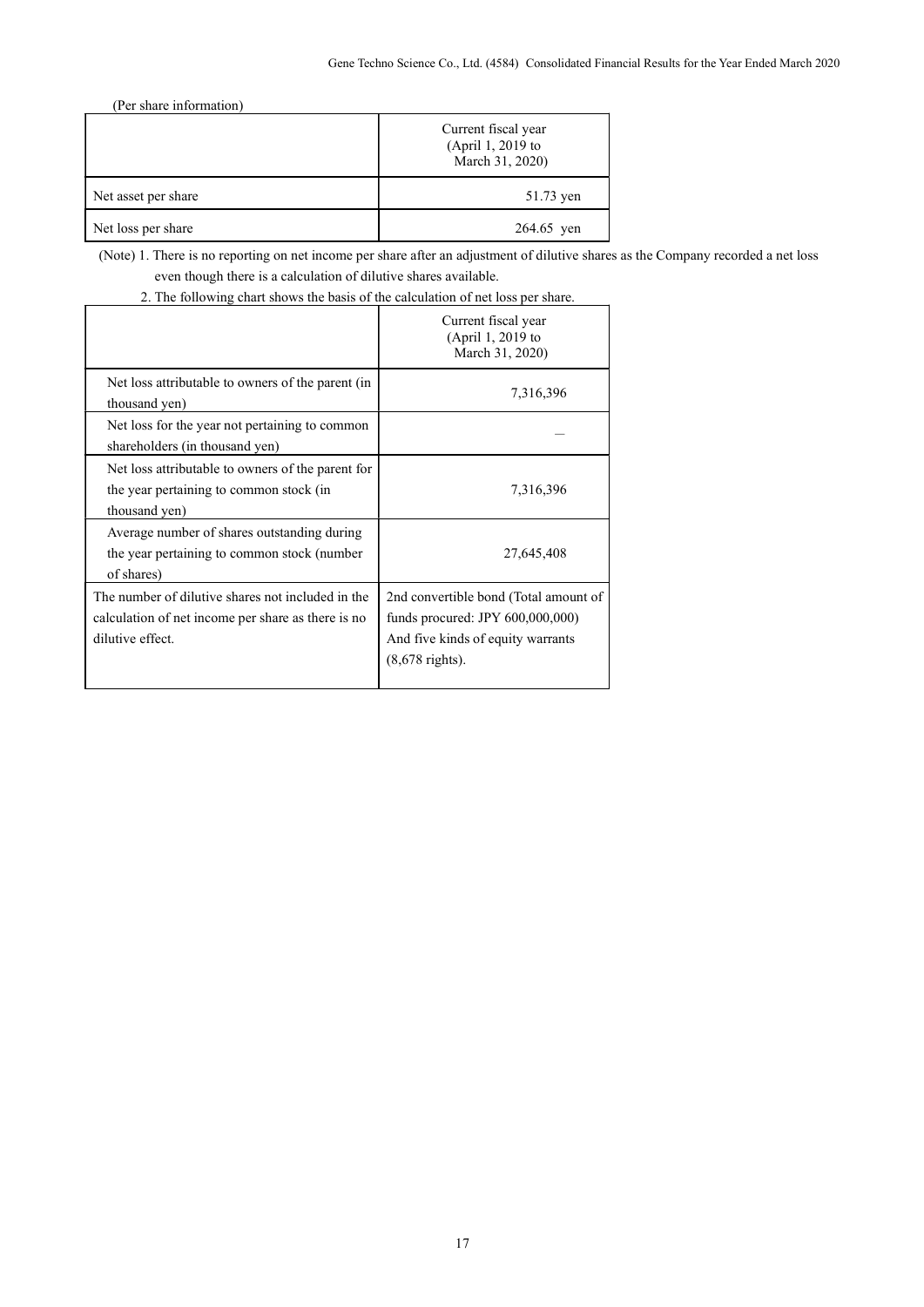Gene Techno Science Co., Ltd. (4584) Consolidated Financial Results for the Year Ended March 2020

(Significant subsequent events)

Issuance of the 3rd series of convertible bond with stock acquisition rights and the 10th series of stock acquisition rights

The Company completed the issuance of the 3rd series of convertible bond with stock acquisition rights and the 10th series of stock acquisition rights to CVI Investments, Inc. and confirmed the payment of the fund on March 23, 2020.

| Total amount of Issuances<br>(1)                                                     | 600,000,000円                                                                                                                                                                                                                                                                                                                                                                                                                                                                                                                                                                                                                                                                                                          |
|--------------------------------------------------------------------------------------|-----------------------------------------------------------------------------------------------------------------------------------------------------------------------------------------------------------------------------------------------------------------------------------------------------------------------------------------------------------------------------------------------------------------------------------------------------------------------------------------------------------------------------------------------------------------------------------------------------------------------------------------------------------------------------------------------------------------------|
| (2)<br>Issue amount                                                                  | JPY100 per face value of JPY100                                                                                                                                                                                                                                                                                                                                                                                                                                                                                                                                                                                                                                                                                       |
| Closing date (Issuance date)<br>(3)                                                  | April 8, 2020                                                                                                                                                                                                                                                                                                                                                                                                                                                                                                                                                                                                                                                                                                         |
| Subscription for shares and issuing<br>(4)<br>method                                 | CVI Investments, Inc.                                                                                                                                                                                                                                                                                                                                                                                                                                                                                                                                                                                                                                                                                                 |
| Coupon<br>(5)                                                                        | $0\%$                                                                                                                                                                                                                                                                                                                                                                                                                                                                                                                                                                                                                                                                                                                 |
| Redemption price<br>(6)                                                              | JPY100 per face value of JPY100                                                                                                                                                                                                                                                                                                                                                                                                                                                                                                                                                                                                                                                                                       |
| Maturity date<br>(7)                                                                 | July 31, 2023                                                                                                                                                                                                                                                                                                                                                                                                                                                                                                                                                                                                                                                                                                         |
| Items on stock acquisition rights<br>(8)                                             |                                                                                                                                                                                                                                                                                                                                                                                                                                                                                                                                                                                                                                                                                                                       |
| 1 Number of issuances                                                                | 30 units                                                                                                                                                                                                                                                                                                                                                                                                                                                                                                                                                                                                                                                                                                              |
| Types of shares subject to stock<br>acquisition rights                               | Ordinary stock                                                                                                                                                                                                                                                                                                                                                                                                                                                                                                                                                                                                                                                                                                        |
| Number of shares subject to stock<br>acquisition rights                              | The number of ordinary stocks newly issued or our ordinary stock exercised<br>by the Company is the number of the total payment amount of the bond<br>issued for the exercise request divided by the conversion price stated in 4<br>below.                                                                                                                                                                                                                                                                                                                                                                                                                                                                           |
|                                                                                      | However, fractions less than one share resulting from exercise will be rounded<br>down and no cash adjustment will be made.                                                                                                                                                                                                                                                                                                                                                                                                                                                                                                                                                                                           |
| 4 Exercise Price                                                                     | JPY479 per share (Reference price)<br>9 months after the closing date, and semiannually thereafter, the conversion<br>price will be adjusted to the lesser of either; (i) 91% (fractions less than one<br>will be rounded up) of the then prevailing market price, the average(fractions<br>less than one will be rounded up) of the two lowest volume weighted average<br>prices for the common shares during the 15 trading day period immediately<br>preceding the applicable date or (ii) the prevailing conversion price on the CB<br>adjustment date. However, if the adjusted conversion price on the CB<br>adjustment date falls below 240 yen, the conversion price will be the minimum<br>conversion price. |
| 5 Exercise period                                                                    | From April 8, 2020 to July 31, 2023                                                                                                                                                                                                                                                                                                                                                                                                                                                                                                                                                                                                                                                                                   |
| 6 Amount of capital in case of issuing<br>shares subject to stock acquisition rights | The amount shall be obtained by multiplying the amount of capital increase<br>limit in accordance with Article 17 of the Company Calculation Regulations<br>by 0.5. The amount of additional capital reserves shall be obtained by<br>subtracting the amount of additional capital from the amount of capital<br>increase limit.                                                                                                                                                                                                                                                                                                                                                                                      |
| Guarantee<br>(9)                                                                     | None                                                                                                                                                                                                                                                                                                                                                                                                                                                                                                                                                                                                                                                                                                                  |
| (10) Purpose for fund                                                                | This fund will be used mainly for promoting JRM-001 aiming at Phase 3 clinical<br>trial.                                                                                                                                                                                                                                                                                                                                                                                                                                                                                                                                                                                                                              |

1.3rd series of convertible bond